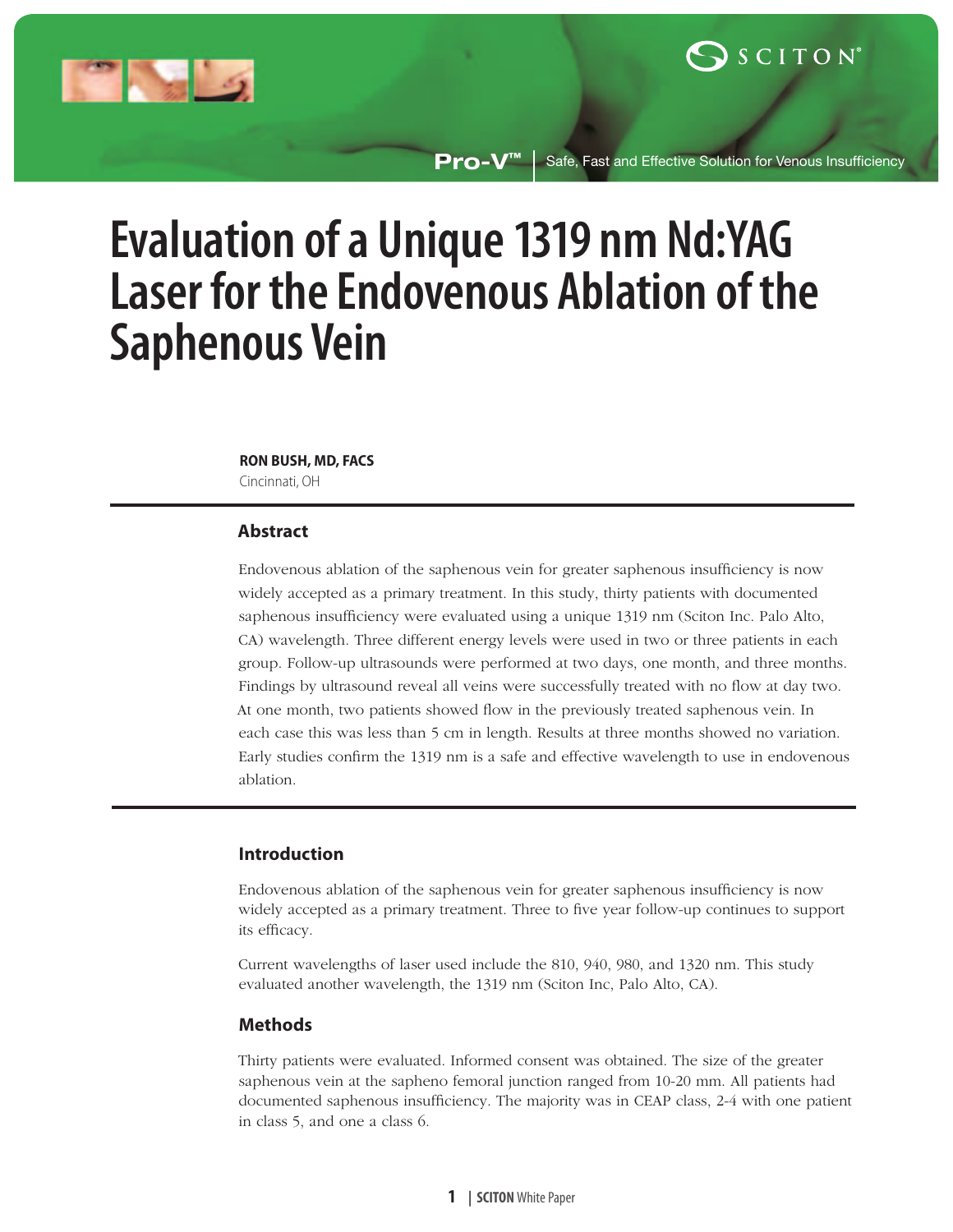Three different energy levels were used and in two or three patients in each group, histological evaluation of a portion of the treated vein was undertaken. Follow-up ultrasounds were performed at two days, one month, and three months.

Procedures were carried out as has previously been described.<sup>1,2</sup> Access was either percutaneous or by cut down when resecting a small portion of the saphenous vein for histological study.

A 600-micron filament was inserted through a 5-Fr. catheter to within 2-3 cm of the sapheno femoral junction. Ultrasound confirmation was obtained as well as visual confirmation of the aiming beam. With ultrasound assistance, the dilute Xylocaine solution (tumescent) was delivered by percutaneous needle throughout the tract of the saphenous vein. A continuous pullback was used at 1 mm/s (Trak Back® II – Volcano Therapeutics). A small portion of the superficial treated saphenous vein was obtained in seven patients.

### **Results**

Findings by ultrasound reveal all veins were successfully treated with no flow at day two. At one month, two patients showed flow in the previously treated saphenous vein. In each case, this was less than 5 cm in length. One patient had an incompetent Hunter's perforator and the other a large branch emptying into the vein. There was no clinical correlation with recurrent veins or symptoms at the time of evaluation. Results at three months showed no variation.

Histological findings were determined for energy levels at 7.4 W, 8.4 W, and 9 W. See Table 1. In all categories, there was no evidence of endothelium or subendothelium. Only in the group treated with 9 W was there a gross perforation of the vein. This is a similar finding with the 810, 980, and 940 nm wavelengths. With energies of 7.4 W and 8.4 W, there was no perforation.

One finding histologically not found in our study with other wavelengths (to be described later) was a marked vacuolization in the smooth muscle layer (Figure 1). This was most apparent on the veins treated with 9 W, but also present in the other 1319 nm treated veins to a lesser degree.

|           | Absence<br>endothelium | Absence<br>subendothelium | Perforation | Subendothelial<br>changes |
|-----------|------------------------|---------------------------|-------------|---------------------------|
| 7.4 Watts | Yes                    | Yes                       | No          |                           |
| 8.4 Watts | Yes                    | Yes                       | No          |                           |
| 9.0 Watts | Yes                    | Yes                       | Continuous  |                           |

#### *Table 1*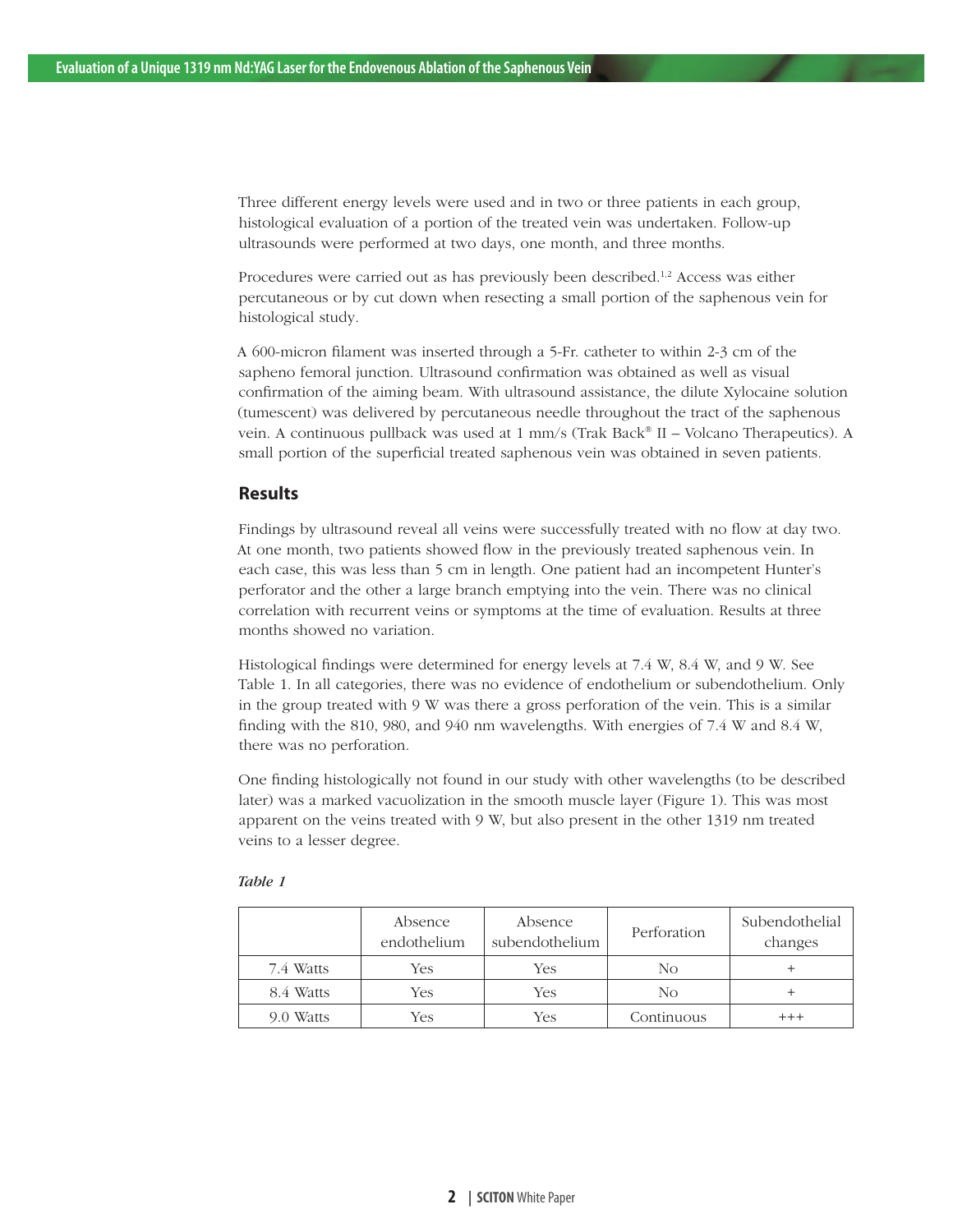

*Figure 1*

# **Discussion**

From our early study and preliminary findings, the following observations were made.

First, due to the 1319 nm wavelengths greater absorption by water, more transmural damage will occur. There is less absorption by blood as compared to other wavelengths, (i.e., 940, 980, and to a lesser extent the 810 nm).

On ultrasound examination during firing there was considerably more steam bubble formation. The sapheno femoral junction must be compressed when using this wavelength during the initial 3-4 inches of laser activation in the vein. In our early cases, clot was present in the junctional area (no continuation into the femoral). In many of the early cases, there was an absence of flow in the inferior epigastric vein, even when the laser was placed 2-3 cm distal. This is no longer occurring when sapheno femoral junction compression is done at the time of firing. There appears to be slower resolution on ultrasound exam of the 1319 nm treated veins. It is too early to tell if this is of clinical significance. With use of 7.4 W and 8.4 W energy levels, there is minimal bruising and postoperative discomfort.

With 9 W of 1319 nm, bruising is similar to other wavelengths. Further studies could be done at lower energy levels, but 7.4 W seems to effectively cause endothelial and subendothelial destruction without vessel perforation. On our histological examinations, there does not appear to be a difference in comparing elastin stains of the different wavelengths.